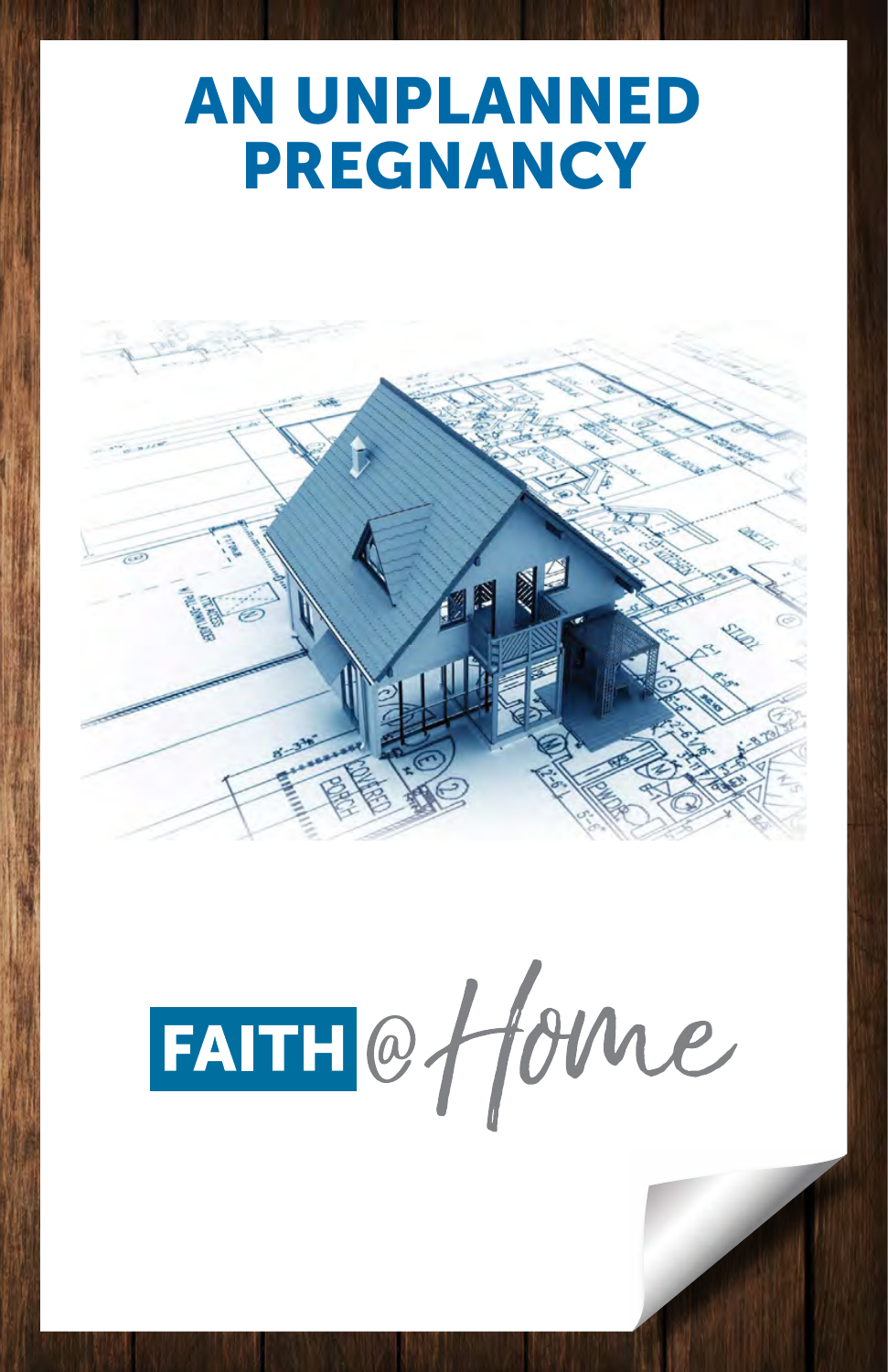### Choosing the Best for You & Your Baby

It is a jarring shift for a woman to go from processing a relationship that has become sexual to trying to figure out what to do about a newly conceived life. Even if you have always believed that life is precious and that babies deserve the chance to live, experiencing an unplanned pregnancy yourself can be overwhelming. You find it is more complex than just a "yes" or "no" decision. All the things that are at stake—added to the hormones that are likely affecting your emotions—can leave you feeling confused and afraid. What should you consider as you try to decide the best options for both you and this new life?

#### CONSIDERATION ONE: The Gift of Life

Every human life has value regardless of the circumstances. That goes for you and your baby. You were both created in the image of God and were fearfully and wonderfully made. All of your days were written in God's book before one of them came to be (Psalm 139:13-16). Even though you do not know your future or the future of this baby's life, your decisions affect both. Pray that God will help you make choices that preserve His best for both of you—to allow you both to experience the full life He offers. As Jesus said, "The thief comes only to steal and kill and destroy; I have come that they may have life, and have it to the full" (John 10:10).

#### CONSIDERATION TWO: The Responsibilities Ahead

If you have chosen to give birth to your baby, you have already taken a heroic step. That is just the beginning. Now you must decide who will raise this child. There is great responsibility involved in caring for a child in both the short-term and longterm. Being a parent means learning to lay down your life as a servant for your child (Philippians 2:3-7). Many mothers choose to take on this responsibility alone. Single mothers usually find, however, the responsibilities are greater than they ever imagined, and despite the sacrifices they make, their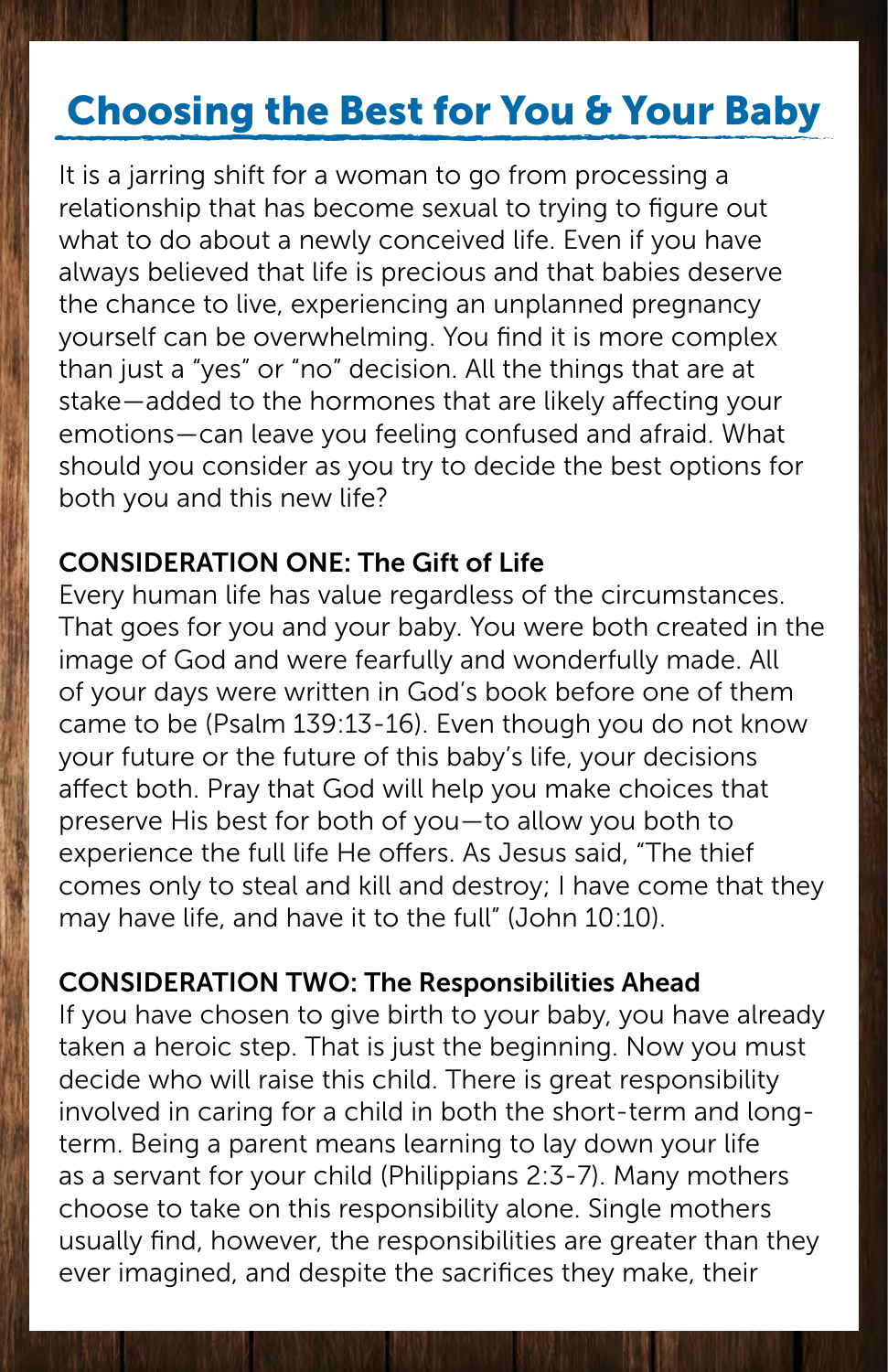children are left with great disadvantages.

If you hope to raise this child yourself, you should pray about where the child's father fits in. A father can make all the difference in a child's life—for better or worse. Often, an unplanned pregnancy can uncover a man's true character and make it clear whether or not he has the courage and discipline to be a good husband or father. There are times, however, when a man who has been irresponsible about sex outside of marriage can still become the man you and your child need. With a lot of work and Biblical counsel, it is possible to make even an unplanned family work.

#### CONSIDERATION THREE: The Hope of Redemption

God is in the business of turning situations that feel like a mess into "happily ever after" stories. Having your child's father commit to the long-term responsibilities of marriage and parenting, can provide a hopeful story of redemption. When that is not the case, however, the best hope for your child may be adoption by parents who are prepared for the responsibilities ahead. There can be great heartache in holding your new baby and then handing it over to someone else. It is often the best choice you can make for your child's future. It also can be an answer to prayer for the couple who hopes to adopt children.